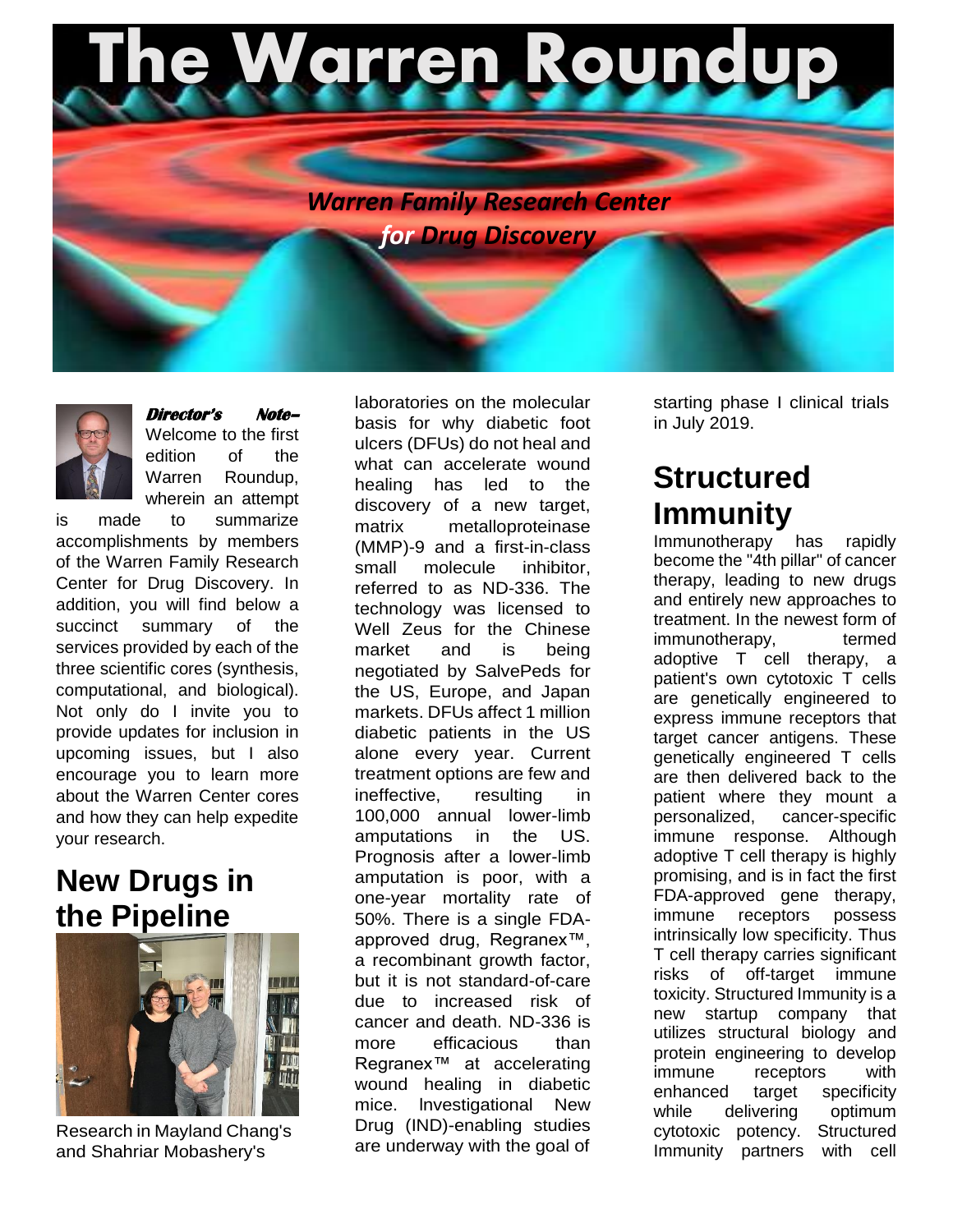therapy companies to improve their early stage candidates, and is developing its own pipeline of tumor antigen specific immune receptors for adoptive T cell therapy–by Brian Baker

## **Christian Melander Joins Notre Dame**



Christian received a B.S. in Chemistry from UC Davis in 1994 and a Ph.D. in organic chemistry at Columbia University in 1998. After postdoctoral studies at Caltech (1998-2001) and The Scripps Research Institute (2002-2004), he joined the faculty in the Department of Chemistry at North Carolina State University in 2004, where he rose through the ranks from an Assistant Professor to his current position, the Howard J. Schaeffer Distinguished Professor of Chemistry. Christian's independent research career has focused on developing novel therapeutic approaches for the treatment of multi-drug resistant bacterial infections. He is also co-founder

of Agile Sciences, a biotechnology company located in the Research Triangle Park that seeks to commercialize the antibiofilm and antibiotic potentiation activities of discoveries made in his lab at NCSU. At Notre Dame, Christian's group will continue their drug discovery efforts and focus on the identification of

molecules that: 1) Repurpose Gram-positive selective antibiotics for the treatment of Gram-negative bacteria in both systemic infections and those related to cystic fibrosis patients, 2) allowed continued usage of colistin, the antibiotic of last resort for the treatment of multidrug resistant Gram-negative bacteria, despite increased incidence of colistin resistance in the clinic, and 3) enable the use of lactam antibiotics for the treatment of multi-drug resistant tuberculosis.

#### **Tony Cobb Earns Safety Award**

Tony Cobb received the Golden Dome award for his dedicated service to

the University along with the establishment of McCourtney Hall safety tours. The McCourtney Hall Safety Group consists of faculty members and Risk Management and Safety staff whom work together not only to fix existing concerns, but to prevent future issues. The committee has established an unannounced laboratory safety walk through process as a mechanism to encourage scientists to work safely at all times. If any unsafe practices are found during the Safety Group walk, Mr. Cobb speaks with the offending labs to ensure appropriate measures are taken to remedy the situation. The committee also developed a safety enforcement flow chart to help address lab safety issues, and track issues to ensure that no unsafe practices were repeated. Tony Cobb joined Notre Dame Research in 2016 and is responsible for coordinating the day-to-day operations of Notre Dame

Research facilities. His responsibilities include implementation and execution of building policies and procedures for safety, cost, and central services. Mr. Cobb is also responsible for the coordination of facilities maintenance, construction, renovations, renewal, and relocation. We are fortunate to have Tony Cobb on the Notre Dame Team.

## **The Biological Screening and Development Core**

Dr. John Koren III is the new director of the Warren Center's Biology and AMDET/DMPK facility. John's research focuses on the pathophysiology of Alzheimer's disease, combination anticancer strategies and patient profiling, developing small molecules for mental health disorders, and studying the molecular mechanisms of glaucoma. The Biology and ADMET/DMPK facility provides Notre Dame researchers with full-service high-throughput screening technology to triage libraries of compounds in pre-clinical ADMET studies including: blood-brain barrier permeability, cytotoxicity, mutagenicity, hERG inhibition, plasma and liver microsomal stability, plasma protein interactions, and CYP450 inhibition and induction. In addition to these listed assays, the core offers expertise and services in assay development, high-throughput functional assays, *in vivo* pharmacokinetics and biodistribution, cell culture models, and recombinant protein

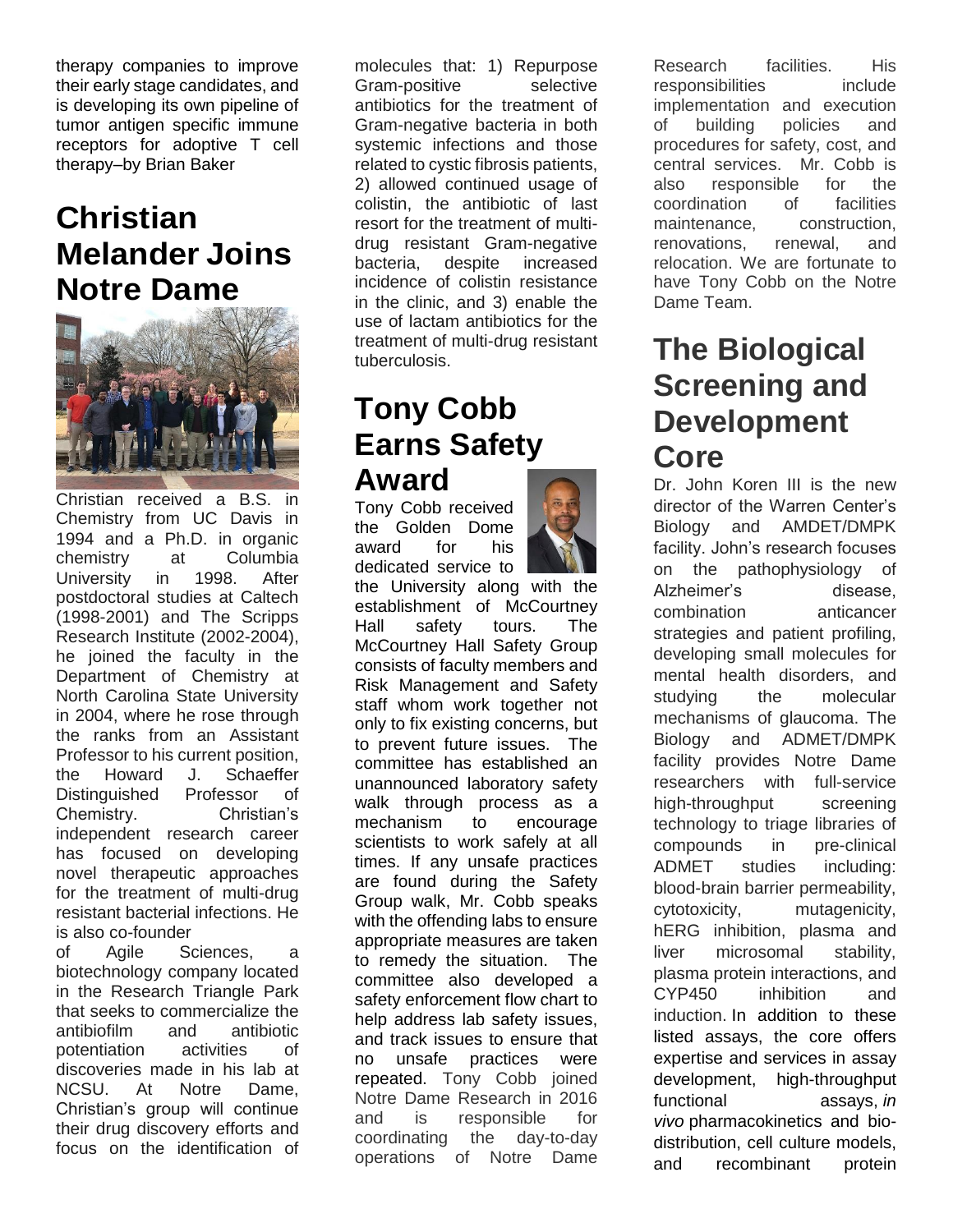purification. Using our state-ofthe-art Biomek i7 Dual-Arm Liquid Handling Automation Platform, our dedicated triplequad LC-MS/MS, and AKTA FPLC we can deliver reliable data in a cost-effective manner.



For more information, please contact: John Koren III[: jkoren@nd.edu](mailto:jkoren@nd.edu) 574-631-2363 305 McCourtney Hall University of Notre Dame

# **The Chemical Synthesis Core**

The Chemical Synthesis and Drug Discovery (CSDD) Facility supports translational biomedical research by providing expertise that enables the preparation of small molecules for use in hit verification, lead development, and midsize scale up. In addition, the core prepares biological probes (affinity or fluorescently tagged), active pharmaceutical agents as experimental controls, and small chemical libraries for structureactivity relationships as well as the optimization of pharmacological properties. The CSDD is also charged with organizational oversight of compounds from past, current, and future chemical synthesis endeavors for establishment of the Notre Dame Chemical Compound Collection, which currently contains ~3000 unique chemical entities. The CSDD is staffed with PhD level scientists (postdoctoral associates and a research scientist) with expertise in multi-step organic

synthesis, medicinal chemistry, parallel development, and purification and isolation of small molecules and natural products. **Services Offered:** 

- Parallel synthesis of small molecule libraries
- Single compound preparation (10 mg to 20 g)
- Synthesis of biological probe molecules
- Purification of complex mixtures
- Sample plating/distribution
- Project development
- Consultation



Bruce Melancon: bmelanco@nd.edu 574-631-4513 305 McCourtney Hall University of Notre Dame Notre Dame, IN 46556 USA

# **The Computational Core**

The Notre Dame Computer Aided Molecular Design (CAMD) Core Facility of the Warren Family Research Center for Drug Discovery and Development aims to provide a full range of computational support, from atomistic modeling to assistance in proposal writing, for drug discovery and related areas to all groups on campus. CAMD computational scientists have extensive expertise in virtual screening for inhibitor design, including docking, scoring, MM/ PBSA, library selection and similarity search. CAMD expertise in molecular dynamics extends from standard MD to advanced methods, such as Long Timestep Molecular For the internation, lease contact:<br>
Ence Malacon: breaking Hall<br>
Dinversity of Nico and ST4-6376<br>
University of Nico Dinne Biological<br>
Dinversity of Nico Dinne Computer<br> **Three Computational Researchers**<br> **Computational R** 

Dynamics (LTMD), Free Energy Perturbation, and Nudged Elastic Band simulations. CAMD expertise in electronic structure calculations encompasses density functional theory (DFT), correlated quantum mechanics (QM) and hybrid quantum/classical calculations (QM/MM). In addition to utilizing existing methodology, CAMD is actively developing new methods, such as Q2MM and Ensemble Rescoring. CAMD expertise extends to pharmakokinetics and predictive modeling, encompassing quantitative structure-activity relationships (QSAR), cheminformatics, library and ligand-based design, and network analysis. For more information, please contact: Professor Olaf Wiest owiest@nd.edu 574-631-5876 305 McCourtney Hall

## **Three Researchers Awarded Grants to expedite Drug Discovery**

During the fall of 2017, a request for applications was announced to assist Notre Dame researchers with the drug discovery process. Each researcher was awarded up to \$25,000 to cover the cost of research performed within the Warren Center. Researchers awarded these initial grants include Professors Xin Liu, Mary Ann McDowell, and Mayland Chang. Congratulations. Another request for applications will be announced in the fall of 2018 and will encourage